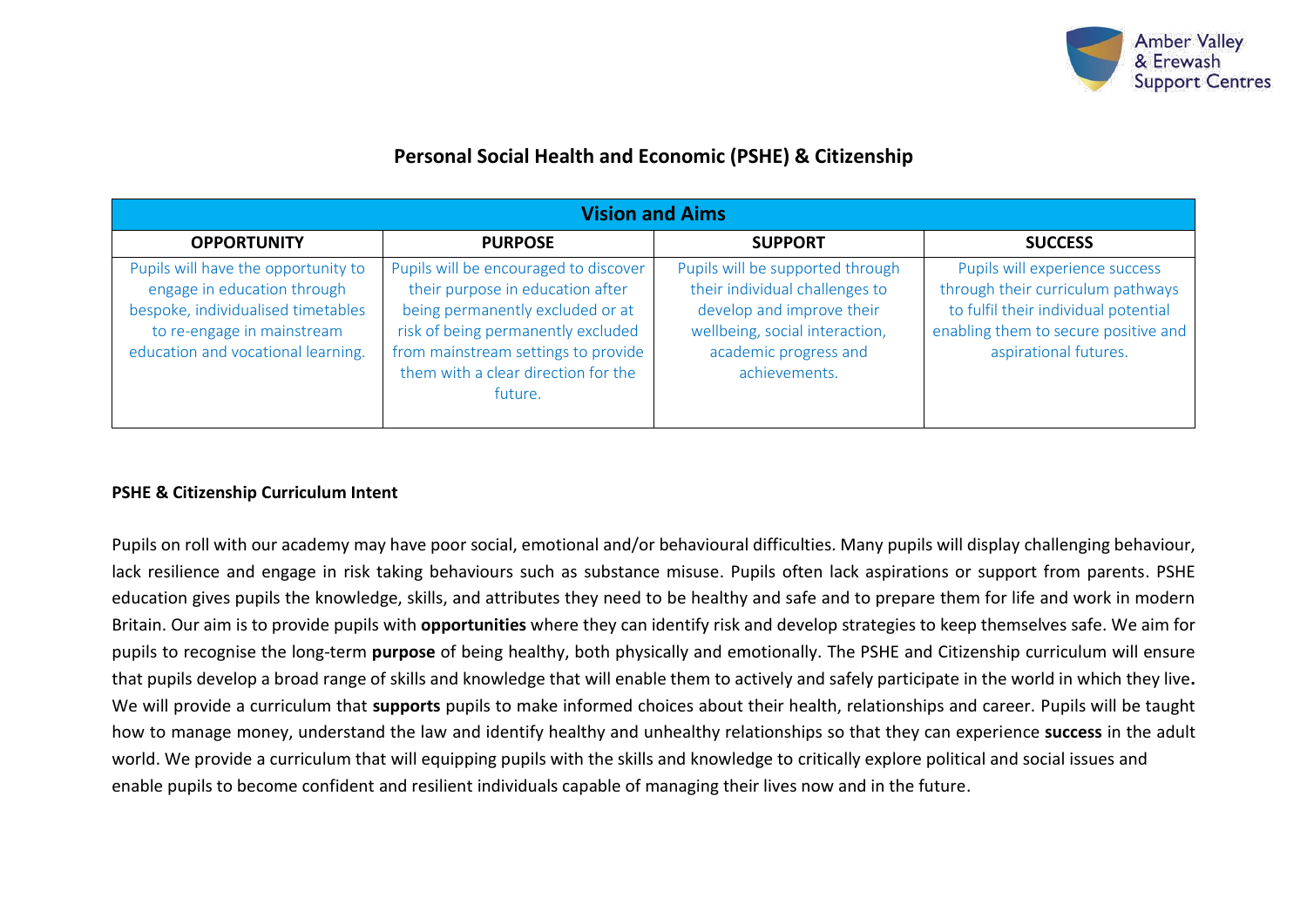

Our curriculum ensures that pupils are prepared for their life after education, preparing them for life and work in modern Britain. The development of personal attributes such as resilience, risk management, self-esteem and communication will enable pupils to be confident when faced with new and challenging situations or when in unfamiliar surroundings as they move towards the next step, post-16. We aim for pupils to have the necessary personal and social skills for them to experience individual **success** in their lives beyond our academy.

#### Our intent enables pupils to:

- Develop strategies to build their resilience, independence and confidence;
- Know the importance of being physically and mentally healthy;
- Be able to recognise healthy and unhealthy relationships;
- Be able to keep themselves safe in sexual relationships;
- Develop knowledge and understanding of what it means to be a good citizen;
- Learn about their rights and responsibilities in the wider world;
- Be aware of the variety of future career opportunities;
- Prepare for their futures beyond our academy.

#### **Content**

PSHE and Citizenship content is shared in the long -term curriculum plan below. Content is divided into 6 academic terms for pupils who are site based. Curriculum content is taken from elements of the National Curriculum. PSHE and Citizenship content is delivered via 3 core themes:

- 1. Health and wellbeing
- 2. Relationships
- 3. Living in the wider world

Pupils who attend the Alternative Provision Team each have bespoke, individualised content planned for based on their individual personal needs. An example of the curriculum content for these pupils can be seen in the example long term plan. Individual long -term plans are devised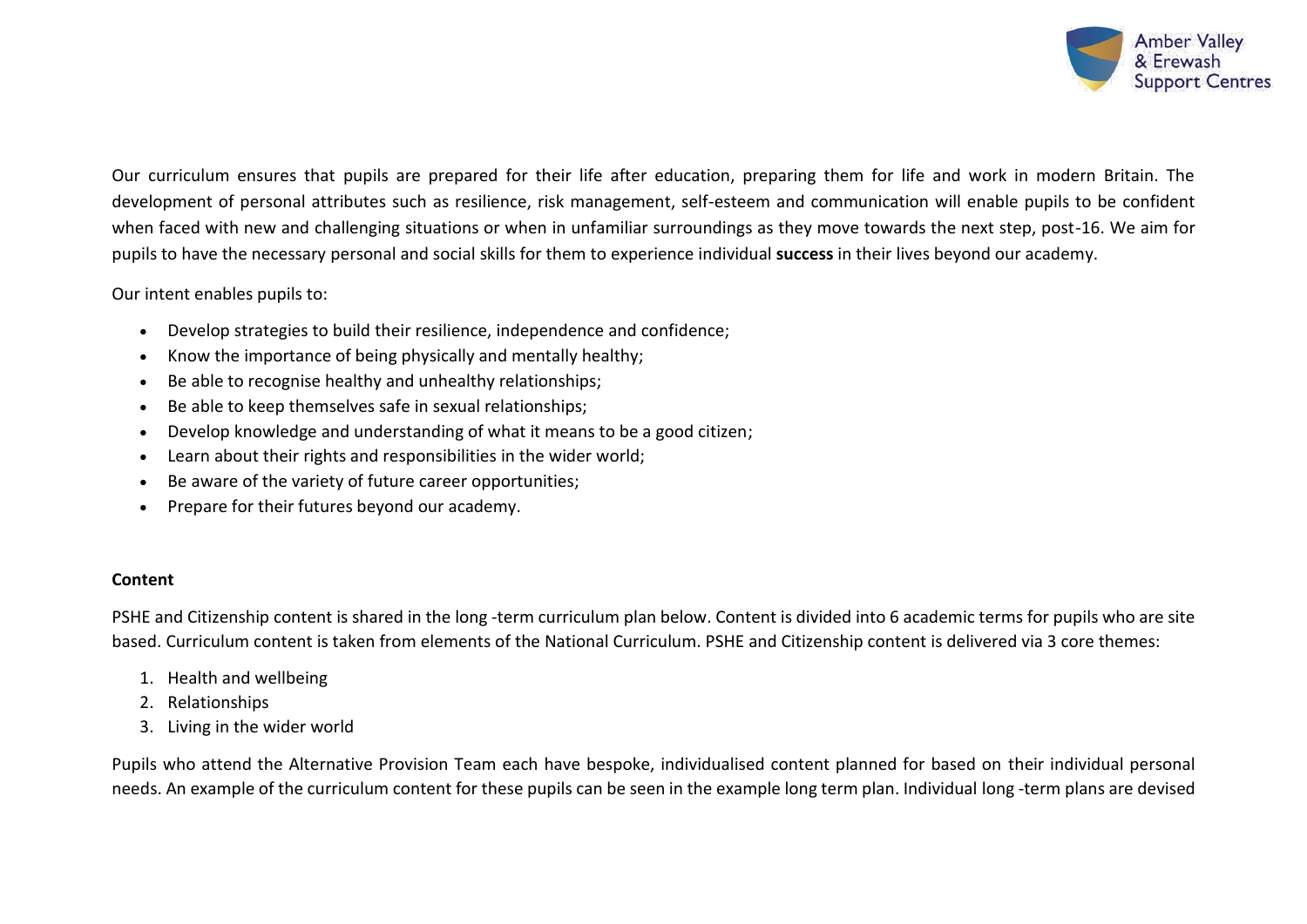

per pupil. Bespoke content may include themes including drugs, alcohol, managing wellbeing, healthy/unhealthy relationships, abuse, STIs, contraception, pregnancy, consent, law and order, politics, discrimination, CVs, career pathways and interview techniques.

At the KS4 Sawley site, Citizenship is delivered as a GCSE. The 5 units include:

- 1. Citizenship skills, processes and methods
- 2. Life in modern Britain
- 3. Rights and responsibilities
- 4. Politics and participation
- 5. Active citizenship

The 5 themes are designed to give pupils a well-rounded idea of how to act like a good citizen in the UK, including rights and steps that you can take to become an active citizen in the country in which they currently reside.

## **Implementation**

Delivery of PSHE and Citizenship is either via site based small classes, targeted intervention or one to one teaching. This allows pupils to learn in an appropriate environment and positively promotes engagement in learning. We encourage learning with flexible and bespoke **support** strategies identified per individual pupil in their 'pupil information pack'.

The sequencing of PSHE ensures that content is taught in a logical order so that pupils build on knowledge. It begins with a focus on their personal skills, health and wellbeing and moves onto explore their role in society. This allows pupils the **opportunity** to develop relevant personal knowledge about managing their emotions, wellbeing and behaviour so that they can then apply these strategies within other subjects to enhance learning and experience **success**. When pupils transition between our academy sites they are able to transfer their knowledge and apply to different scenarios. We utilise a wide range of physical resources such as mock drug trays and models of lungs to demonstrate the impact of smoking.

Mindfulness is practiced and promoted to raise awareness of, and improve, emotional wellbeing, concentration and focus. The academy has also worked towards achieving the Carnegie Mental Health Award.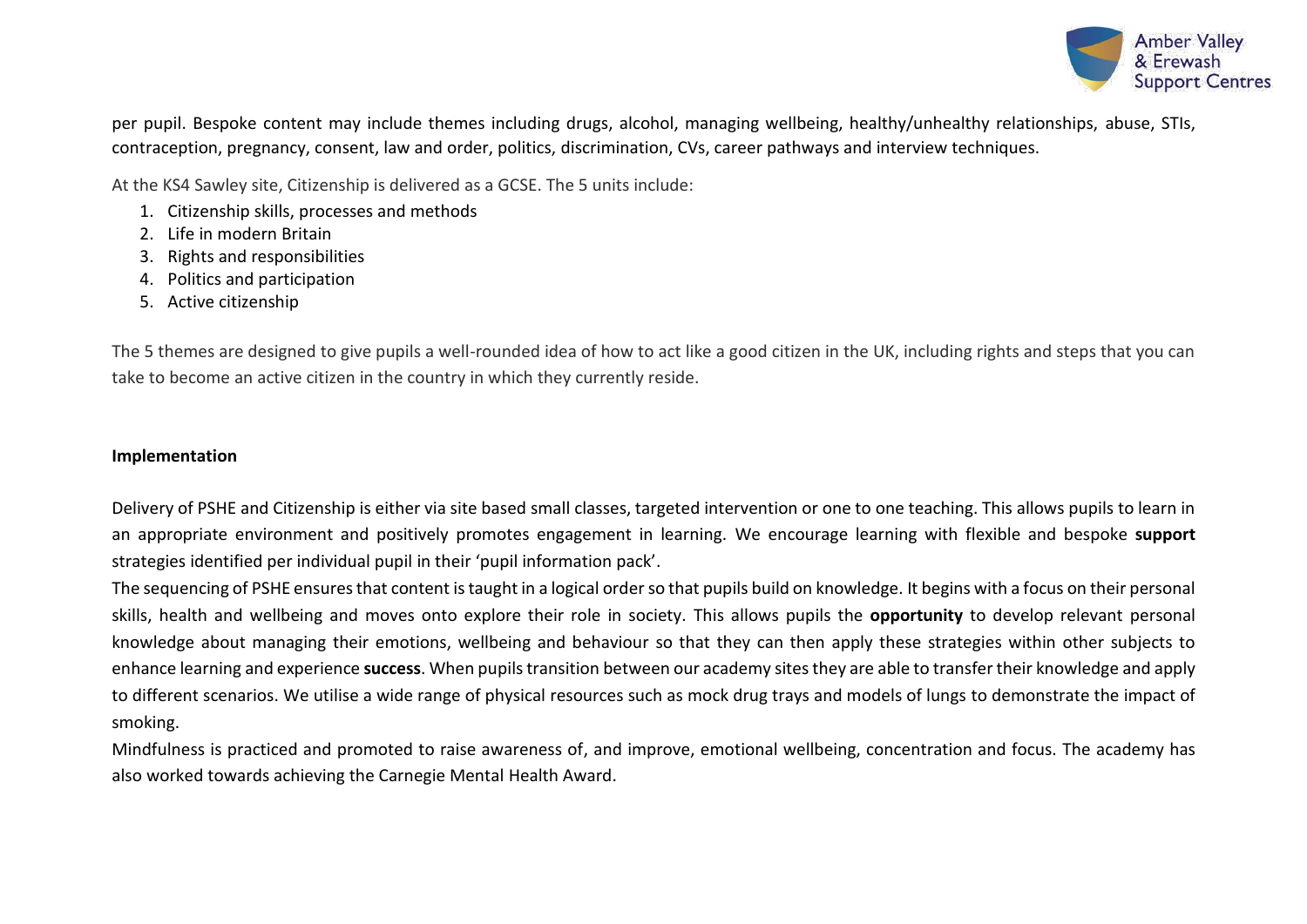

Pupils at Bennerley and Sawley can achieve individual AQA unit awards which evidence their knowledge in topics such as equality, discrimination, drugs, alcohol, gangs, internet safety, hygiene and career planning. AQA units are tailored to meet the demands of the pupils.

At KS4, pupils are also able to engage in dedicated Citizenship lessons which are delivered in line with GCSE Citizenship.

In the Alternative Provision Team, pupils have the **opportunity** to develop their personal and social skills on an individual basis with their keyworker. Each pupil will have bespoke content planned for to address their needs so that they can function in society beyond year 11. Content is delivered for pupils to achieve various ASDAN Short Courses such as PSHE, Careers and Experiencing Work, Citizenship and Sex & relationships.

#### **Assessment**

Pupils are baseline assessed to ensure that they are set appropriate targets and work can be differentiated accordingly. Assessments are used as appropriate to each site to evidence progress towards targets to measure **success**. Pupils are continually assessed on their grasp of content covered and outcomes are set each lesson to support or extend their understanding. Formative teacher assessment will take place during each PSHE and Citizenship lesson.

Summative assessments at the end of topics will be completed for all pupils not working towards formal qualifications. Summative assessment for KS4 pupils is the **opportunity** to complete their formal GCSE Citizenship exam and other pupils may achieve certificate AQA unit awards in specific topics. APT pupils may achieve a range of ASDAN Short Courses depending on their bespoke curriculum offer to meet their needs and length of time on roll.

All pupils are also assessed for progression in accordance with the whole academy bespoke assessment and tracking 14 Step Scale. Pupils are assessed through progress trackers of Careers, Mental Health, Relationships, Sex Education and Staying Healthy and Safe. All pupils will have a baseline and target set using the 14 Step Scales, regardless of site, age, ability or qualification being studied. The **purpose** of this scale enables our academy to track progress in PSHE and Citizenship across all pupils and enables them to achieve individual **success**regardless of their starting point and transitions between sites.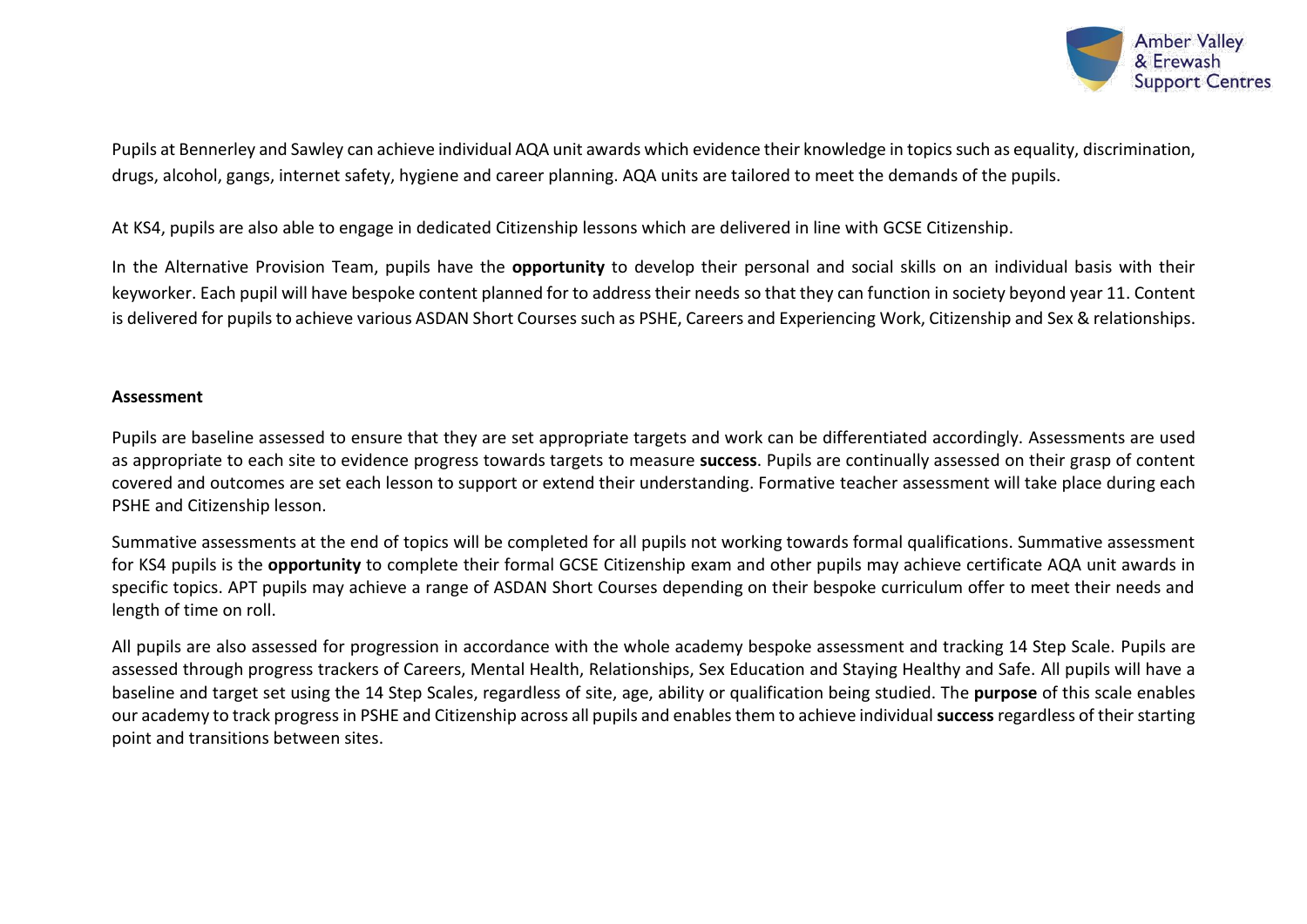

#### **Impact**

Pupils experience progress through the bespoke **support** strategies implemented. We aim for all pupils to experience individual **success** in PSHE and Citizenship through individual target setting and use of high expectations.

There is a strong emphasis on this curriculum content as many pupils will need to develop their personal skills such as self- esteem and resilience to be successful in core subjects. Early entry for AQA unit awards and the ASDANs is intended and has a positive impact on self -esteem and builds confidence that can extend to the GCSE pathway if appropriate. KS3 pupils achieve specific AQA unit awards which enables them to progress to a higher level and increase depth of knowledge and skill when studying GCSE Citizenship. All pupils are encouraged to make maximum progress whilst on roll with short term and long -term target setting. Each pupil is able to make progress towards personal social/emotional and careers targets each half term in their ILPs. Keyworkers assess the short- term impact for each pupil each half term. Long term aspirational targets are also set in terms of qualifications and the 14 Step Scale. Pupils will be encouraged to work towards the next level qualification where time allows.

PSHE knowledge developed can be transferred successfully to our vocational qualifications offered through our Alternative Provision commissioning process. AP sites that offer sports related qualifications will utilise pupil's knowledge of the human body, hygiene, mental health and social skills to communicate as team players and leaders. Pupils engaging in the Public Services course will embed their knowledge of the law, Government structure, rights and responsibilities as a citizen.

### **Career links with the PSHE & Citizenship Curriculum**

The long-term plan has a careers focus for each term which links the topic to related PSHE and Citizenship based careers (see below). Throughout the curriculum, there are opportunities to link their knowledge to 'real life' applications and build foundations for the next step. Careers education in itself is also delivered as part of our PSHE curriculum so that pupils learn about their different choices and pathways.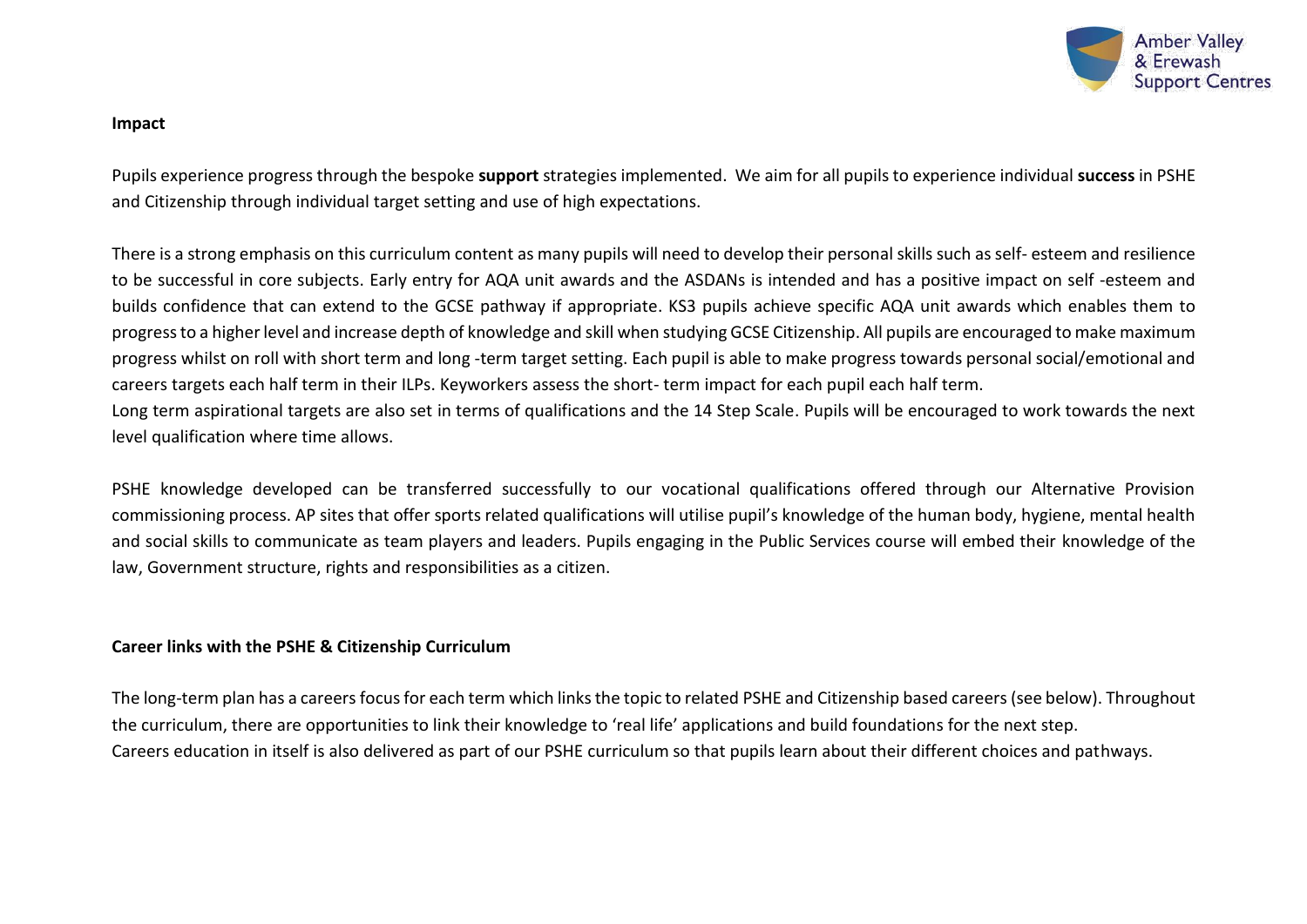

Teachers discuss what careers are available involving a particular subject. Progression pathways, next steps training and post-16 education **opportunities** are identified. Pupils are given opportunities to research career pathways and expand their knowledge of different careers. They are encouraged to be aspirational and are exposed to a wide variety of careers. Careers is delivered by both teachers and teaching assistants and is also embedded in the timetabled curriculum at each academy site.

| <b>PSHE &amp; CITIZENSHIP QUALIFICATION PATHWAYS</b> |                                                                    |                                                                    |                                                                    |                                                                             |                                                                    |
|------------------------------------------------------|--------------------------------------------------------------------|--------------------------------------------------------------------|--------------------------------------------------------------------|-----------------------------------------------------------------------------|--------------------------------------------------------------------|
|                                                      | Entry Level 1                                                      | Entry Level 2                                                      | Entry Level 3                                                      | Level 1                                                                     | Level 2                                                            |
| Alternative<br><b>Provision Team</b>                 | <b>ASDAN Short Course in</b><br>Careers & Experiencing<br>Work**   | <b>ASDAN Short Course in</b><br>Careers & Experiencing<br>Work**   | <b>ASDAN Short Course in</b><br>Careers & Experiencing<br>Work**   | <b>ASDAN Short Course in</b><br><b>Careers &amp; Experiencing</b><br>Work** | <b>ASDAN Short Course in</b><br>Careers & Experiencing<br>Work**   |
|                                                      | <b>ASDAN Short Course in</b><br>Citizenship**                      | <b>ASDAN Short Course in</b><br>Citizenship**                      | <b>ASDAN Short Course in</b><br>Citizenship**                      | <b>ASDAN Short Course in</b><br>Citizenship**                               | <b>ASDAN Short Course in</b><br>Citizenship**                      |
|                                                      | <b>ASDAN Short Course in</b><br>PSHE**                             | <b>ASDAN Short Course in</b><br>PSHE**                             | <b>ASDAN Short Course in</b><br>PSHE**                             | <b>ASDAN Short Course in</b><br>PSHE**                                      | <b>ASDAN Short Course in</b><br>PSHE**                             |
|                                                      | <b>ASDAN Short Course in</b><br>Relationships & Sex<br>Education** | <b>ASDAN Short Course in</b><br>Relationships & Sex<br>Education** | <b>ASDAN Short Course in</b><br>Relationships & Sex<br>Education** | <b>ASDAN Short Course in</b><br>Relationships & Sex<br>Education**          | <b>ASDAN Short Course in</b><br>Relationships & Sex<br>Education** |
| Sawley site                                          | AQA unit awards EL1                                                | AQA unit awards EL2                                                | AQA unit awards EL3                                                | AQA unit awards<br>Level 1                                                  | AQA unit awards<br>Level 2                                         |
|                                                      |                                                                    |                                                                    |                                                                    | <b>GCSE Citizenship</b><br>grades 1-3                                       | <b>GCSE Citizenship</b><br>grades 4-9                              |

\*\*ASDAN Short Courses are not certificated at a specific level, the tasks are differentiated for the level of the pupil\*\*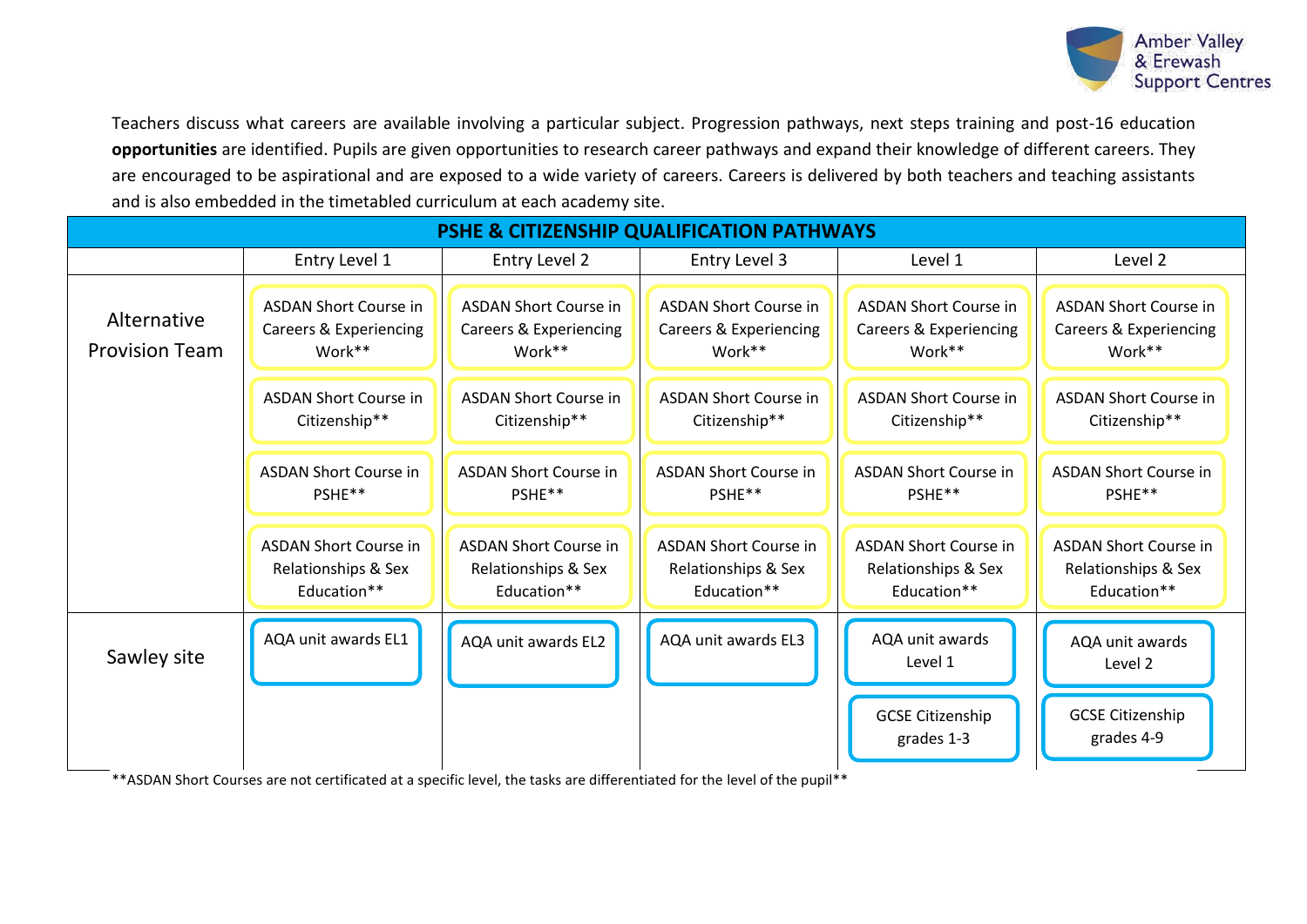

# **Long Term Plan – PSHE 2021-2022**

| Autumn 1                                                                                       | <b>Autumn 2</b>                                                                                                                         | Spring 1                                                                                                                                 | <b>Spring 2</b>                                                                        | Summer 1                                                                                                      | Summer 2                                                                                                                                                            |
|------------------------------------------------------------------------------------------------|-----------------------------------------------------------------------------------------------------------------------------------------|------------------------------------------------------------------------------------------------------------------------------------------|----------------------------------------------------------------------------------------|---------------------------------------------------------------------------------------------------------------|---------------------------------------------------------------------------------------------------------------------------------------------------------------------|
| Core Theme 1: Health<br>and Wellbeing                                                          | Core Theme 2:<br>Relationships                                                                                                          | Core Theme 1: Health<br>and Wellbeing                                                                                                    | <b>SRE</b><br><b>Puberty and Sexual</b>                                                | Core Theme 2:<br>Relationships                                                                                | Core Theme 1: Health<br>and Wellbeing                                                                                                                               |
| Self-Concept<br>Core Theme 1: Health<br>and Wellbeing                                          | <b>Bullying, Abuse and</b><br>Discrimination<br>Pupils are taught to have<br>an awareness of<br>disabilities and develop<br>respect and | Mental Health and<br>Wellbeing<br>Pupils will be taught the<br>importance of inclusion,<br>building empathy and<br>emotional literacy to | <b>Health and Fertility</b><br>Contraception and<br>Parenthood<br>Core Theme 3: Living | Forming and<br><b>Maintaining</b><br>Relationships and<br>Consent<br>Pupils revisit their                     | Pupils are taught to be<br>aware of factors that can<br>affect their wellbeing<br>including: developing an<br>understanding of Online<br>and Offline Safety and the |
| <b>Healthy Lifestyles</b>                                                                      | understanding of<br>differences and the<br>importance of equality.                                                                      | promote tolerance and<br>acceptance of others and<br>their differences.                                                                  | in the Wider World<br>Choices and Pathways                                             | understanding of<br>differences, tolerance<br>and equality, including<br>the knowledge and                    | risks.<br>Self-Concept                                                                                                                                              |
| <b>Healthy Decisions</b><br>Drugs, Alcohol,                                                    | Core Theme 2:<br>Relationships<br>Social Influences                                                                                     | <b>Mental Health Champions</b><br>training for pupils<br>Core Theme 2:                                                                   | <b>Employment Rights</b><br>and Responsibilities                                       | understanding of<br>disabilities.<br>Pupils will revisit the                                                  | Core Theme 1:<br><b>Health and Wellbeing</b><br>Managing Risk and                                                                                                   |
| Tobacco<br>Pupils are taught to be<br>aware of factors that can<br>affect their wellbeing      | Pupils are taught to be<br>aware of factors that can<br>affect their wellbeing<br>including: developing an                              | Relationships<br><b>Positive Relationships</b><br>and Values<br>Pupils are taught to be                                                  | Sawley KS4 AQA Units<br><b>Making Informed</b><br><b>Career Choices PSE034</b>         | understanding of the risk<br>of Trafficking, Child<br><b>Exploitation and County</b><br>Lines when discussing | Personal Safety<br>Mini First Aid course<br>for pupils                                                                                                              |
| including substance<br>misuse and gang activity.<br>Core Theme 3: Living<br>in the Wider World | understanding of the risk<br>of Trafficking, Child<br><b>Exploitation and County</b><br>Lines.                                          | aware of factors that can<br>affect their wellbeing<br>including: risks of<br>domestic abuse, FGM and                                    | Applying for Jobs and<br>Causes PSE039<br>Careers: support,<br>research, and choices   | positive relationships and<br>consent.<br>Core Theme 3: Living                                                | Core Theme 3: Living<br>in the Wider World<br><b>Learning Skills</b>                                                                                                |
| Learning Skills<br>Sawley KS4 AQA Units<br><b>Healthy Lifestyles</b>                           | Sawley KS4 AQA Units<br>108824 Consent and<br>Relationships, PSE014                                                                     | forced marriage.<br>Sawley KS4 AQA Units<br>PSE024 Emotional<br>Wellbeing                                                                | Job Applications and<br><b>CVs</b><br><b>Interview Preparation</b><br>and Skills       | in The Wider World<br><b>Financial Choices</b><br>Sawley KS4 AQA Units<br><b>Personal Finance</b>             | Sawley KS4 AQA Units<br>Personal Safety PSE049<br>and Drug Education                                                                                                |
| <b>PSE029</b>                                                                                  | Sex and Relationships<br>Responsibilities and<br>qualities of effective<br>parents or carers                                            | Stress; causes, effects<br>and management<br>Prejudice - definition<br>and consequences                                                  | Shortlisting<br><b>Careers Action Planning</b><br>Lifelong Learning                    | <b>PSE019</b><br><b>Financial Service and</b><br>banking terminology                                          | <b>PSE009</b><br>Dangers in the home<br>and workplace                                                                                                               |